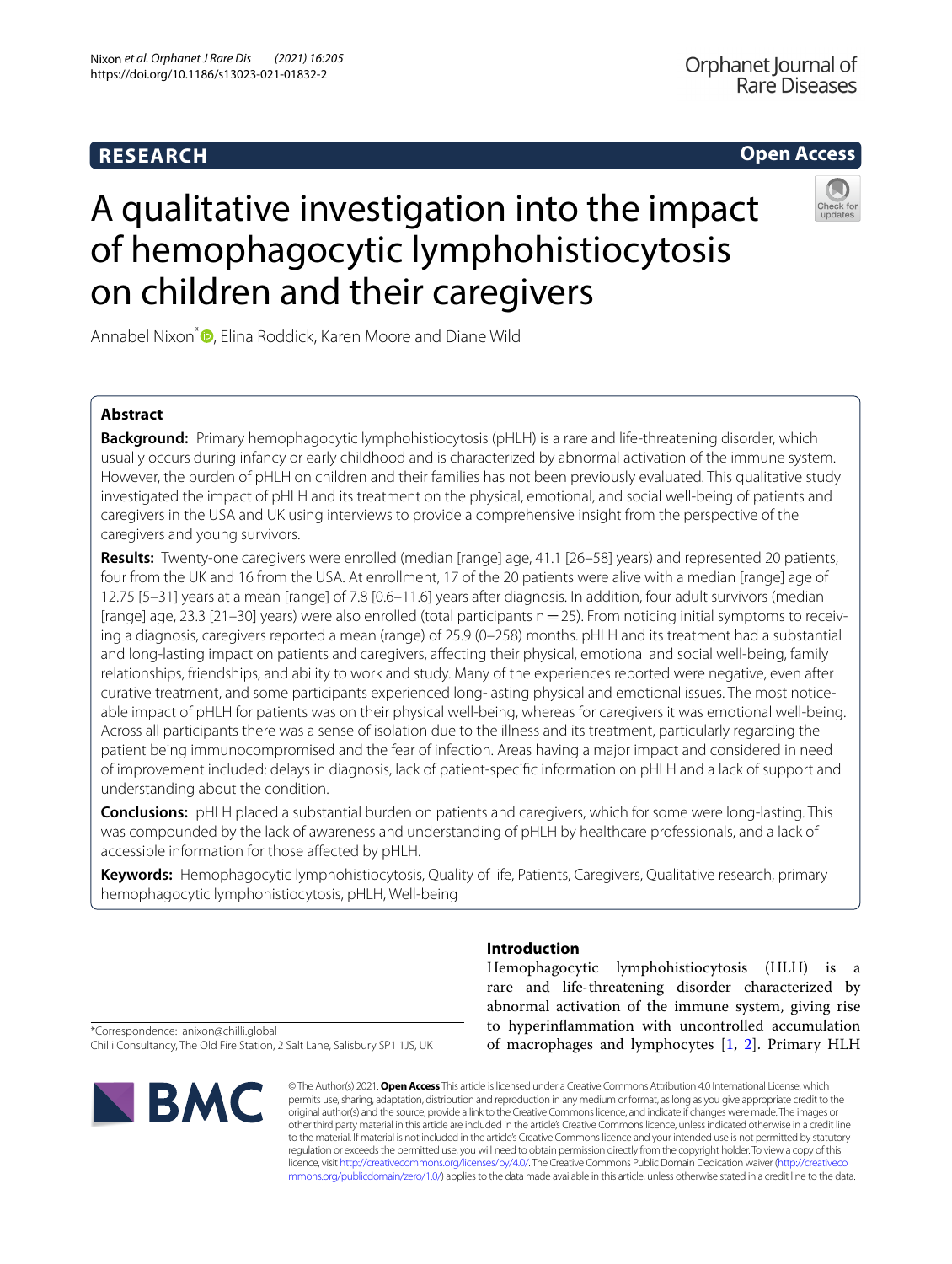(pHLH) is associated with onset in childhood and an underlying genetic abnormality; secondary HLH is more common and often associated with underlying conditions, such as infection, autoimmune diseases, and malignancies [[1–](#page-12-0)[4](#page-12-2)].

pHLH is considered to be under-recognized and, therefore, its epidemiology is difficult to assess and its world-wide incidence is unknown [\[5](#page-12-3), [6\]](#page-12-4). However, the incidence of HLH can difer by geographical region [\[6](#page-12-4)]. In the USA, the incidence of HLH (primary and secondary) among all children in Wisconsin has been estimated to be 1.5 per 100,000 children per year [\[7](#page-12-5)], and in Texas a prevalence of 1.07 per 100,000 children has been reported, which was considered to be an underestimation [[8\]](#page-12-6).

Although the majority (70–80%) of pHLH cases begin in the frst year of life, pHLH can also present in adolescence and adulthood [\[6,](#page-12-4) [9\]](#page-12-7). Initial clinical manifestations of HLH are similar to severe infections; they are often non-specifc and related to a hyperactive immune response, making diferential diagnosis challenging for clinicians  $[1, 5, 9]$  $[1, 5, 9]$  $[1, 5, 9]$  $[1, 5, 9]$  $[1, 5, 9]$  $[1, 5, 9]$  $[1, 5, 9]$ . A definitive diagnosis is based on a genetic confrmation or the presence of specifc clinical signs and laboratory fndings [[10\]](#page-12-8), which are readily linked to pHLH pathophysiology. Without treatment, symptoms can lead to severe neutropenia, invasive infection, and life-threatening organ damage, resulting in a poor life-expectancy [[5,](#page-12-3) [9](#page-12-7)]. Conventional therapy aims to control the hyperinfammatory response and lessen the risk of tissue damage  $[6, 9]$  $[6, 9]$  $[6, 9]$  $[6, 9]$  so that patients may progress towards allogeneic hematopoietic stem cell transplantation (HSCT).

HSCT utilizes blood- or bone marrow-based stem cells for transplantation; it is the only curative treatment option for patients with pHLH and should be performed in a hospital setting as soon as a suitable donor is available  $[1, 10]$  $[1, 10]$  $[1, 10]$  $[1, 10]$  $[1, 10]$ . Therefore, it is important for any treatment to achieve and maintain control of the patient's condition to allow for HSCT (or a bone marrow transplant (BMT) for stem cells from bone marrow). To achieve this, patients usually receive highly immunosuppressive induction therapy for 8-week (high-dose, daily dexamethasone, plus twice-weekly then weekly etoposide and cyclosporin A) followed by continuation therapy (dexamethasone, etoposide, and cyclosporin A) until a donor is available [[10,](#page-12-8) [11\]](#page-12-9). Many patients respond to conventional chemoimmunotherapy (71% in remission or alive until HSCT) and go on to HSCT, but for those who do not proceed to HSCT, there are few options available for achieving remission and without HSCT patients are unlikely to survive  $[11, 12]$  $[11, 12]$  $[11, 12]$  $[11, 12]$ . For those who do receive HSCT, the 5-year cumulative survival is only 66% [\[12](#page-12-10)]. These limitations, along with the significant toxicities

associated with current conventional treatments, highlight a need for more efective and safer targeted therapies [[13](#page-12-11)].

Currently, available information focuses on the treatment and management of pHLH, but patient reported outcomes are also important to understand the burden of the illness and its treatment. Therefore, this study investigated the impact of pHLH and its treatment on the health and well-being of patients and their caregivers.

#### **Results**

#### **Participants**

All participants who were successfully screened were included in the study except for one person who withdrew prior to their interview. Participants  $(n=25)$ included the parent/primary caregivers  $(n=21)$  of children with pHLH and young adult survivors  $(n=4)$ who were recruited from across the USA and UK; most resided in the USA (81% of caregivers  $[n=17]$ ) and all of the young adults  $[n=4]$ ). Twenty-one participants were interviewed face-to-face and four by telephone.

The 21 parents/primary caregivers represented 20 children with pHLH. The mean (range) age of the caregivers was 41.1 (26–58) years with two caregivers having more than one child with HLH. Of the 20 children with pHLH, 17 (85%) were alive at the time of the study and had a mean age (range) of 12.75 (range) of 12.75  $(5-31)$  years. The mean age (range) of the young adult survivors was  $23.3$  was  $23.3$   $(21-30)$  years, three were male and one female and all had received stem cell transplantation. The characteristics of the children and the caregivers representing them are summarized in Tables [1](#page-2-0) and [2,](#page-3-0) respectively.

#### *Initial symptoms and time to diagnosis*

Symptoms of pHLH were frst noticed by caregivers when their children were aged between 0 and 18 years (mean age 3.95 years) (Table [1](#page-2-0)), and between 1 and 19 years (mean age 11.65 years) for the young adult survivors.

Symptoms reported by caregivers ranged widely. The most common clinical symptoms were fevers, organomegaly, jaundice, abnormal blood counts and repeated viral infections, whereas of the subjective symptoms, lethargy and slow recovery from illness were the most reported. These symptoms were often prolonged, lasting for weeks or months.

Although the time from initial symptoms to a diagnosis of pHLH difered substantially for each patient, the mean time was 25.9 months (range from 0 to 258 months) for children (Table [1\)](#page-2-0) and 6 years (range from 0.5 to 21.5 years) for young adult survivors.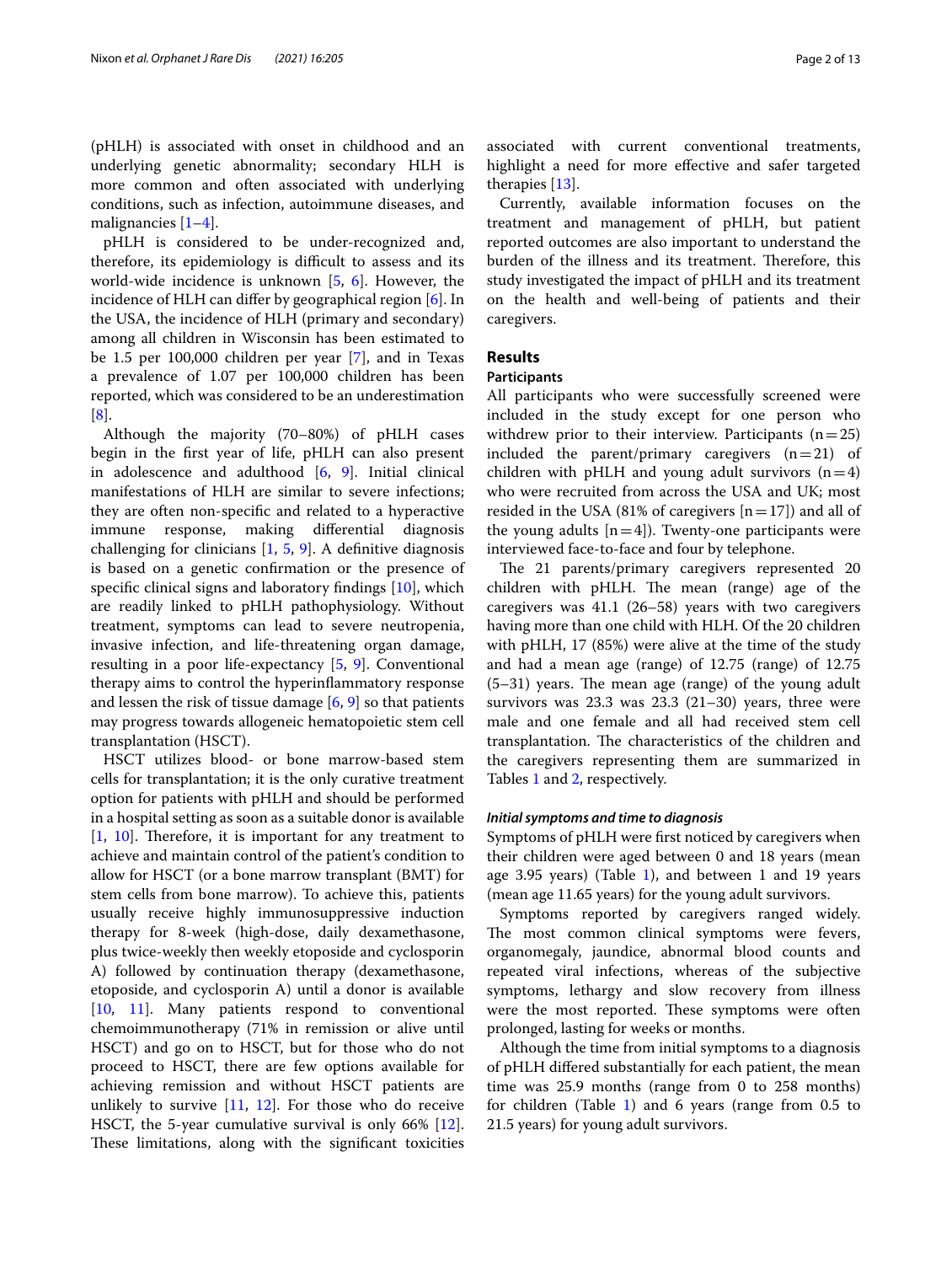## <span id="page-2-0"></span>**Table 1** Patient characteristics: children with pHLH<sup>a</sup> reported for by caregivers, n = 20

| Characteristic                                                       |                   |
|----------------------------------------------------------------------|-------------------|
| Sex, n (%)                                                           |                   |
| Female                                                               | 8(40)             |
| Male                                                                 | 12 (60)           |
| Country of residence, n (%)                                          |                   |
| UK                                                                   | 4(20)             |
| <b>USA</b>                                                           | 16 (80)           |
| Ethnic background, n (%)                                             |                   |
| Asian                                                                | 1(5)              |
| <b>Black African</b>                                                 | 1(5)              |
| Hispanic or Latino                                                   | 1(5)              |
| Mixed                                                                | 2(10)             |
| White                                                                | 13 (65)           |
| Other                                                                | 2(10)             |
| Surviving children                                                   |                   |
| Overall, n (%)                                                       | 17 (85)           |
| Mean age, years (range)                                              | 12.75 (5.2-31.05) |
| Mean time since diagnosis, years (range)                             | $7.8(0.6 - 11.6)$ |
| Deceased children, n (%)                                             |                   |
| Overall                                                              | 3(15)             |
| Death due to HLH or treatment                                        | 3(15)             |
| Number of siblings (range)                                           |                   |
| Overall number of siblings                                           | $0 - 6$           |
| Number diagnosed with HLH                                            | $0 - 2$           |
| Number of surviving siblings diagnosed with HLH                      | $0 - 1$           |
| Number of deceased siblings diagnosed with HLH                       | $0 - 1$           |
| Mean age when symptoms first noticed by parents, years (range)       | $3.95(0 - 18)$    |
| Mean age at HLH diagnosis, years (range)                             | $6.1(0-23)$       |
| Mean time from first symptoms to confirmed diagnosis, months (range) | $25.9(0 - 258)$   |
| Ever on a waiting list for a HSCT <sup>b</sup> , n (%)               |                   |
| No                                                                   | 5(25)             |
| Yes (once)                                                           | 12 (60)           |
| Yes (more than once)                                                 | 1(5)              |
| Yes (number not stated)                                              | 2(10)             |
| Ever had a HSCT <sup>b</sup> , n (%)                                 |                   |
| No                                                                   | 2(10)             |
| Yes, once                                                            | 14(70)            |
| Yes, more than once                                                  | 2(10)             |
| Yes, number not stated                                               | 2(10)             |
| Treatments received for HLH, n (%)                                   |                   |
| Corticosteroids                                                      | 19 (95)           |
| Chemotherapy                                                         | 19 (95)           |
| Immunotherapy                                                        | 18 (90)           |
| $HSCT^b$                                                             | 18 (90)           |
| Other                                                                | 19 (95)           |

BMT, bone marrow transplant; HLH, hemophagocytic lymphohistiocytosis; UK, United Kingdom; USA, United States of America

<sup>a</sup> Diagnosis of HLH and need for a BMT used to identify patients with pHLH

**b** Specifically a BMT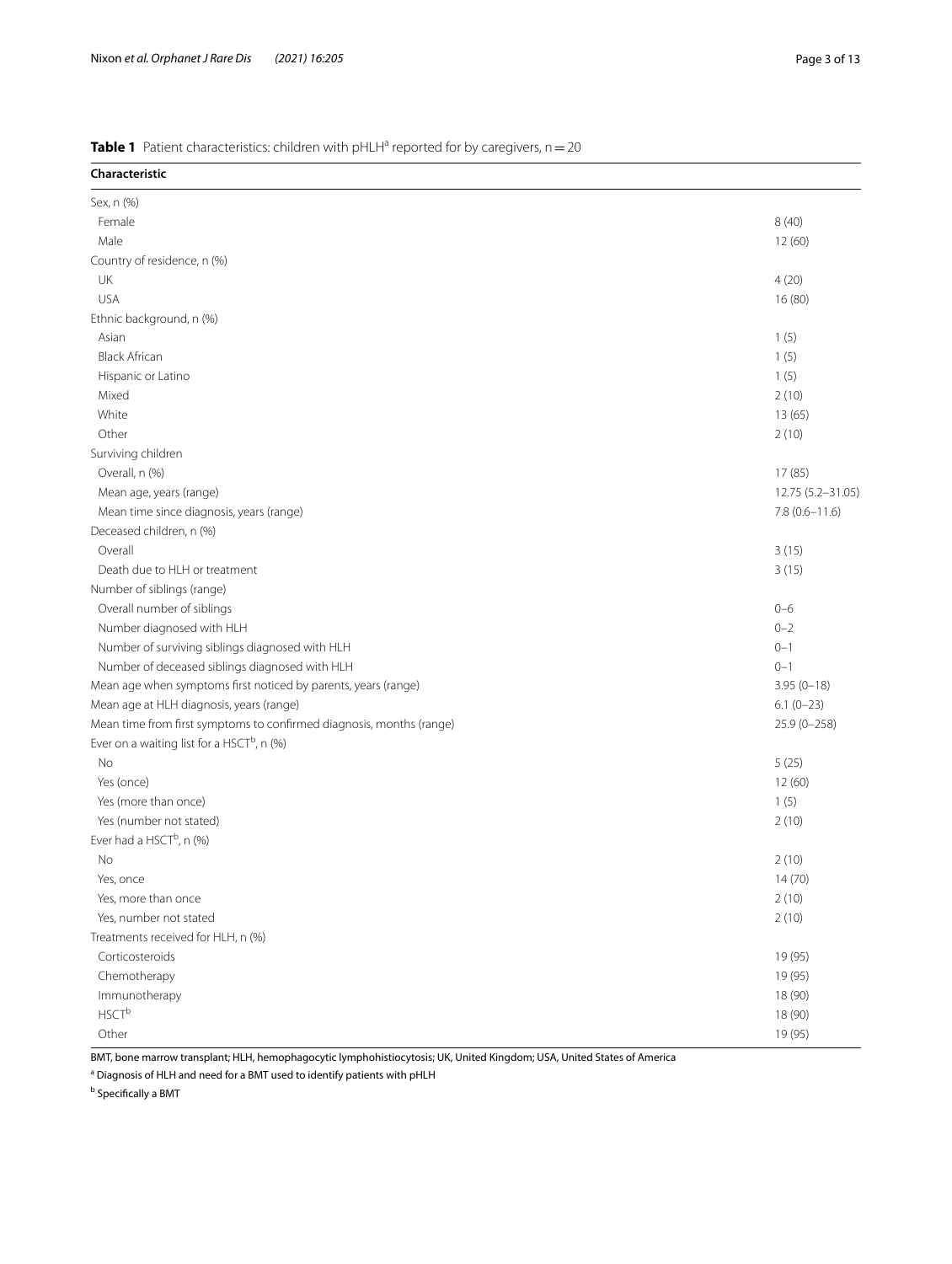<span id="page-3-0"></span>**Table 2** Caregiver characteristics: self-reported

| <b>Characteristics</b>                                                   |               |
|--------------------------------------------------------------------------|---------------|
| Number of caregivers interviewed                                         |               |
| Overall, n                                                               | 21            |
| Face-to-face interview, n (%)                                            | 19 (90.5)     |
| Telephone interview, n (%)                                               | 2(9.5)        |
| Sex, n (%)                                                               |               |
| Female                                                                   | 17 (81.0)     |
| Male                                                                     | 4(19.0)       |
| Mean age, years (range)                                                  | 41.1 (26, 58) |
| Country of residence, n (%)                                              |               |
| UK                                                                       | 4(19.0)       |
| <b>USA</b>                                                               | 17 (81.0)     |
| Ethnic background, n (%)                                                 |               |
| Asian                                                                    | 2(9.5)        |
| Hispanic or Latino                                                       | 2(9.5)        |
| Other, Greek European                                                    | 1(4.8)        |
| White                                                                    | 15 (71.4)     |
| Other                                                                    | 1(4.8)        |
| Highest level of education, n (%)                                        |               |
| High school/secondary school                                             | 2(9.5)        |
| Some college or university                                               | 5(23.8)       |
| College or university degree                                             | 7(33.3)       |
| Post graduate qualification                                              | 6(28.6)       |
| Missing                                                                  | 1(4.8)        |
| Main status, n (%)                                                       |               |
| Employed full time                                                       | 11(52.4)      |
| Employed part time                                                       | 2(9.5)        |
| Other, disability                                                        | 1(4.8)        |
| Retired                                                                  | 1(4.8)        |
| Stay at home                                                             | 4(19.0)       |
| Student                                                                  | 2(9.5)        |
| Number of children that the caregiver was primary caregiving for (range) | $0 - 7$       |
| Number of children ever diagnosed with HLH, n (%)                        |               |
| One                                                                      | 19 (90.5)     |
| Two                                                                      | 1(4.8)        |
| Three                                                                    | 1(4.8)        |
| Relationship of caregiver to child/children with HLH diagnosis, n (%)    |               |
| Father                                                                   | 4(19.0)       |
| Mother                                                                   | 16 (76.2)     |
| Sister                                                                   | 1(4.8)        |
| Number of children deceased attributed to HLH, n (%)                     |               |
| None                                                                     | 18 (85.7)     |
| One                                                                      | 3(14.3)       |
| Physical or mental health issues, n (%)                                  |               |
| No                                                                       | 11(52.4)      |
| Yes                                                                      | 10 (47.6)     |

HLH, hemophagocytic lymphohistiocytosis; UK, United Kingdom; USA, United States of America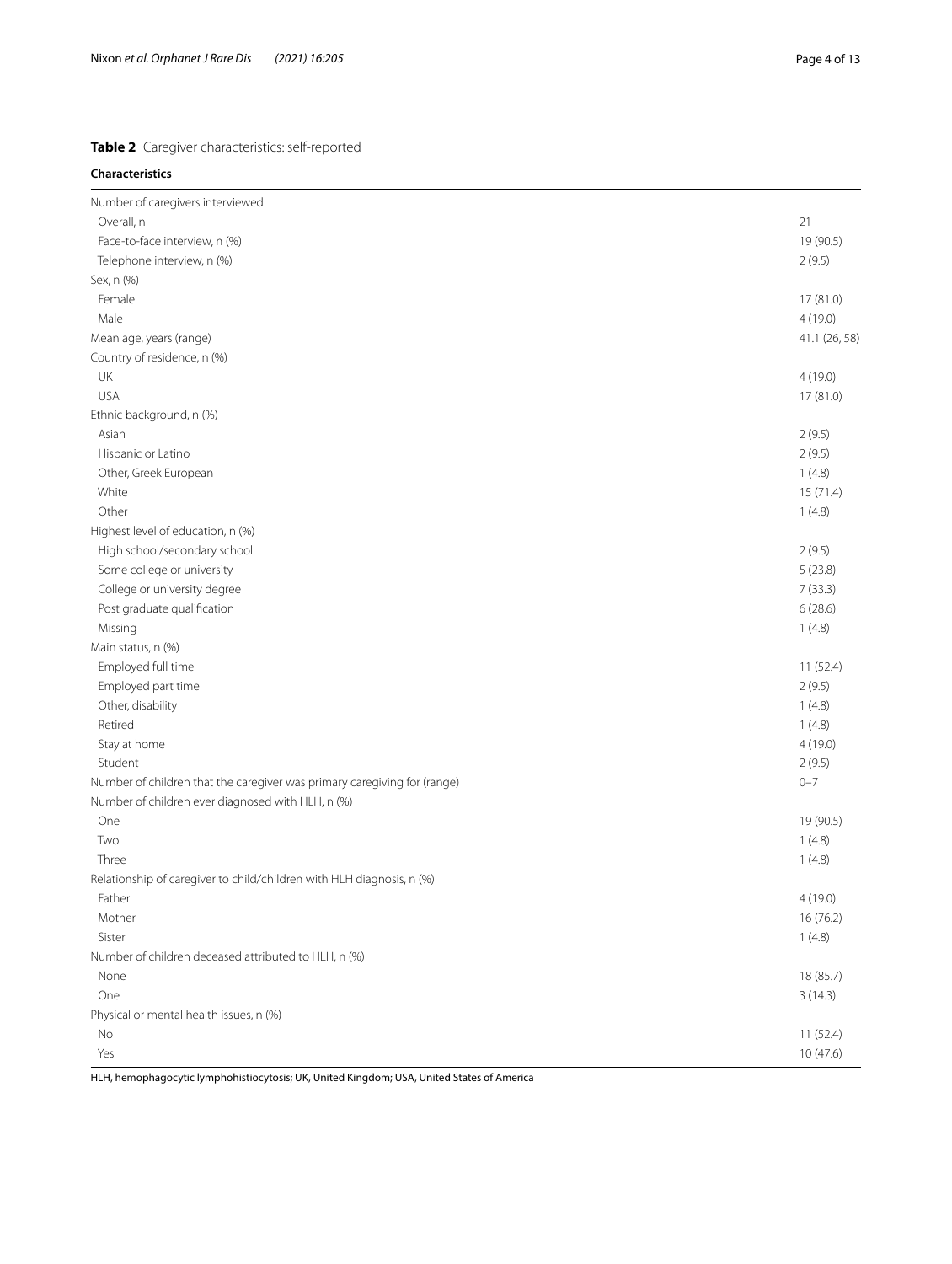#### <span id="page-4-0"></span>**Table 3** Delays to diagnosis

| Issue                                             | Example quote                                                                                                                                                                                                                                                                                 |
|---------------------------------------------------|-----------------------------------------------------------------------------------------------------------------------------------------------------------------------------------------------------------------------------------------------------------------------------------------------|
| Symptom recognition                               | "Our hematologist was pulling his hair out trying to figure out what was happening, 'We don't know what it is"                                                                                                                                                                                |
| Incorrect diagnosis                               | "The first seven days that we were in the hospital, the doctors still didn't know what was happening, they thought he just had<br>a bad virus"                                                                                                                                                |
| Transfer between HCPs                             | "I requested for him to be transported to [hospital name] and they did. And still, there was like very—a lot of confusion, not<br>knowing what was going on"                                                                                                                                  |
| Delays leading to<br>severe progression<br>of HLH | "Before he was diagnosed, they ran over 500 tests I mean, back then, it was even more rare knowing—anybody knowing<br>about this illness  We were so incredibly lucky that his hematologist that we got had just gotten out of his residency and<br>[child with HLH] was very close to dying" |
| Chance diagnosis                                  | "We were lucky because one of the ER doctors had done a thesis on HLH"                                                                                                                                                                                                                        |

ER, emergency room; HCP, healthcare professional; HLH, hemophagocytic lymphohistiocytosis; HSCT, hematopoietic stem cell transplantation

Note that the words in brackets have been added either to preserve anonymity (following removal of possible identifying information) or for clarity and are not part of the original quote

#### *Delays to diagnosis*

One of the main issues raised from the study was the delay encountered before receiving a diagnosis of pHLH (Table [3\)](#page-4-0). The reported reasons for such delays included: an assumption that fevers resulted from viral infections and would resolve in time, incorrect diagnosis of leukemia or cancer, or frequent referrals to diferent doctors or hospitals (examples of participants' quotes on delays to diagnosis are provided in Table [3\)](#page-4-0). Notably, many patients became progressively unwell, and some caregivers reported that their child nearly died during the prolonged period towards a diagnosis (Table [3](#page-4-0)). Many participants perceived a general lack of awareness of pHLH across the medical profession, particularly regarding symptom recognition leading to substantial delays in providing a diagnosis and appropriate referrals. They had concerns about the lack of knowledge of doctors and treatment decisions, and ultimately the difficulties of finding a stem cell donor. This perceived lack of awareness and knowledge of pHLH led to mistrust of healthcare professionals (HCPs) by participants:

*"We were very protective of [child with HLH] over who we allowed—'cause they wanted to study him, you know, we had lots of people coming in and out…. we had a sign on the door that 'if you can't say or don't know what hemophagocytic is, you know, don't dare step in here', 'cause they were doing all kinds of horrible things to him, test-wise…".*

#### **Physical well‑being**

pHLH and its treatment afected the physical well-being of both the patients and caregivers. In patients, the main impact was from pHLH symptoms and the side efects of treatment, whereas in caregivers the burden was mainly due to stress and lack of self-care.

The physical and cognitive development of many patients was delayed, likely as a consequence of the long periods of isolation needed to protect their weak immune systems and the prolonged hospital stays for treatment. As a result, children lost a considerable amount of education time both prior to, and after, diagnosis and some needed additional speech and language therapy. The detrimental effects of treatment on the child's physical health, which were frequently reported and varied, ranged from hair loss to transplantation issues, such as graft versus host disease, but were considered typical for immunochemotherapy.

Furthermore, changes in the physical appearance of their children after treatment, including after transplantation, were often worrisome for caregivers  $(Table 4).$  $(Table 4).$  $(Table 4).$ 

By concentrating on the well-being of their children, caregivers often neglected their own health with marked efects on sleep and physical well-being, for example, poor physical health and exacerbation of existing conditions, including hair loss, migraine, thyroid disorder, worsening epilepsy, and poor recovery from surgical procedures.

#### **Mortality**

Premature death was a key concern following diagnosis, with patients often believing that they would not survive the illness:

"Dad, they said I have HLH. They said I have to do *chemotherapy and they said I'm going to be dead in a year, there is no cure".*

Many caregivers had strong negative emotions following diagnosis and reported that the fear of losing their child was one of the worst aspects. Caregivers worried that the death of their child was imminent, and that they may be faced with life-or-death decisions.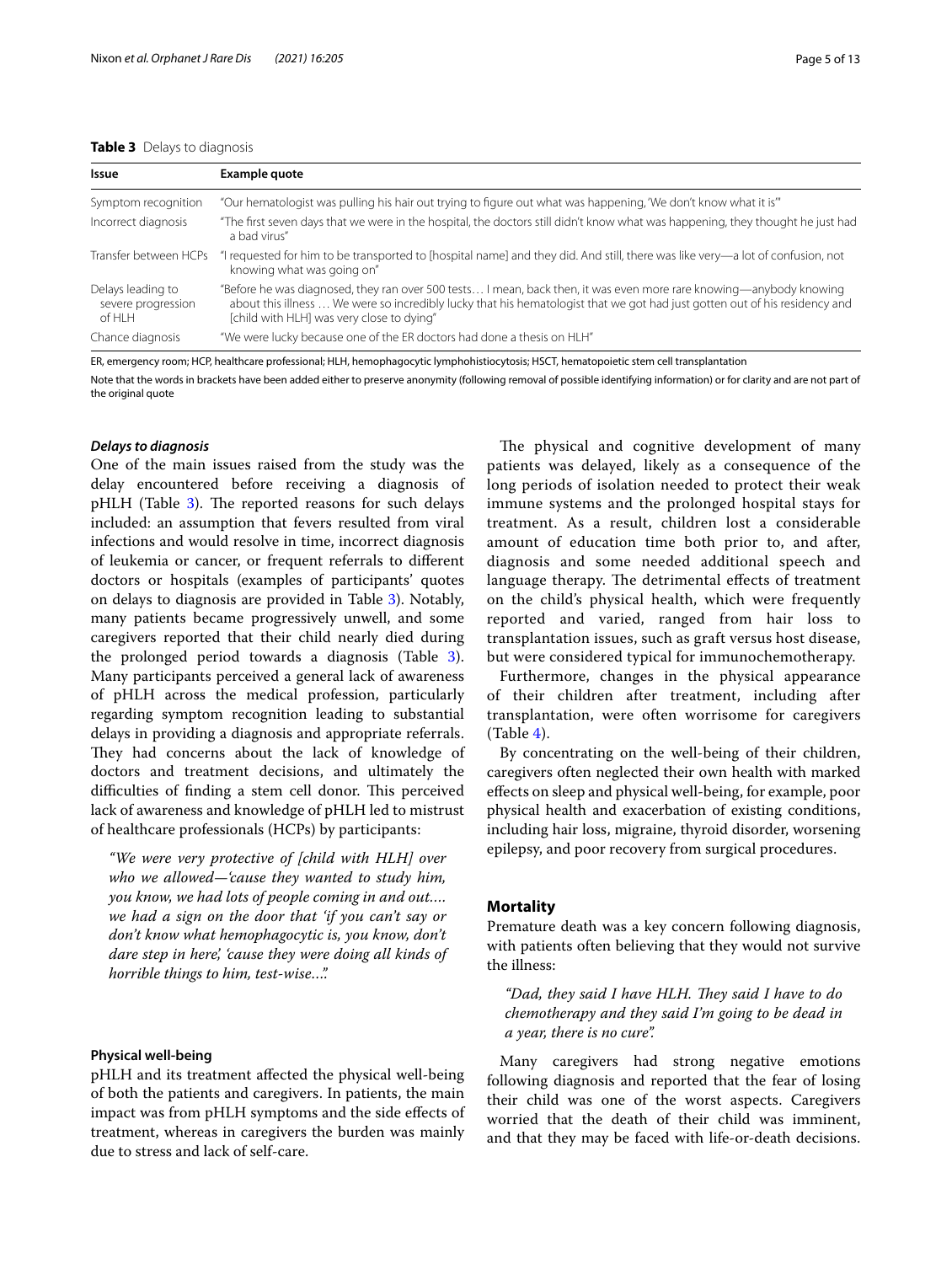#### <span id="page-5-0"></span>**Table 4** Physical well-being of the patient

| Issue highlighted                            | Example quote                                                                                                                                                                                                                                                                                                                                                                                                                                                                                                                                                                                                                                             |
|----------------------------------------------|-----------------------------------------------------------------------------------------------------------------------------------------------------------------------------------------------------------------------------------------------------------------------------------------------------------------------------------------------------------------------------------------------------------------------------------------------------------------------------------------------------------------------------------------------------------------------------------------------------------------------------------------------------------|
| <b>Before treatment</b>                      |                                                                                                                                                                                                                                                                                                                                                                                                                                                                                                                                                                                                                                                           |
| Delayed development                          | "I knew something was wrong, but I couldn't put my hand on it either. I mean, it looked—he was developmentally<br>delayed, but when they would test him, they said, 'Well, he seems okay,' cause he'd been tested a couple of times, that's<br>how concerned I was, but again he kept getting sick. We-you know, his neck would just swell and it all seemed<br>lymphatic and sinus related, you know, and then, he had the club feet, so then he finally got through with those shoes<br>and that was fixed and all, and then he slept a lot. He—and then, you know—so, that failure to thrive really lasted, I<br>would say"                            |
| Physical appearance                          | "she looked like a scarecrow 'cause she'd lost so much weight 'cause she hadn't been feeling—you know, she'd been<br>sick. She looked, oh, she looked awful. She looked like, you know, a camp survivor, it was terrible"                                                                                                                                                                                                                                                                                                                                                                                                                                 |
| Sleep                                        | "He slept. He wasn't fussy, really, per se, he just was very lethargic. He slept. He didn't want to wake up to eat"                                                                                                                                                                                                                                                                                                                                                                                                                                                                                                                                       |
| <b>Effects of treatment</b>                  |                                                                                                                                                                                                                                                                                                                                                                                                                                                                                                                                                                                                                                                           |
| Delayed development                          | "I would play with him, but even a, let's say-I don't know, you know, from the sitting up stage, he was so weak that he<br>had a hard time even playing with toys because, you know, his fine motor—he didn't walk until he was almost four<br>And he actually had trauma to his throat when he was intubated. So, they told us he would never talk, so he did all sign<br>language, but now he does talk  I quess four he started getting a voice back. I would say four was the age that he<br>started eating something by mouth. He learned how to walk, he learned how to talk. I would say up until four he pretty<br>much just, kind of, sat there" |
| Physical appearance:<br>conventional therapy | "So, he was pretty swollen from all the meds [medications] that he was taking. So, like, you know, his cheeks were swollen,<br>and his tummy was swollen"                                                                                                                                                                                                                                                                                                                                                                                                                                                                                                 |
| Physical appearance: HSCT                    | "So, post-transplant  She added 30 lb to her weight and she's unrecognizable                                                                                                                                                                                                                                                                                                                                                                                                                                                                                                                                                                              |
| Sleep: conventional therapy                  | "We are weaning him off, according to protocol  cutting down the steroid to zero. And funnily enough, when we cut<br>them down to zero, he slept for the first time, like, a full night  without the—any interruption, without any night-<br>mares, without anything else and woke up, for the first time after nine weeks, with smile on his face"                                                                                                                                                                                                                                                                                                       |

HSCT, hematopoietic stem cell transplantation

Note that the words in brackets have been added either to preserve anonymity (following removal of possible identifying information) or for clarity and are not part of the original quote

Several families were actually told that their child was about to die:

*"and there's minimal brain activity and we're he's going to die, you know, you need to—everybody needs to go in and say their goodbyes".*

Some caregivers were advised that pHLH is a terminal illness:

*"We have to treat you with chemotherapy like, because otherwise, the mono [mononucleosis] is going to continue to like, kill you and so will the HLH".*

Mortality was assessed as part of physical well-being; however, it had signifcant overlap with, and had an impact on, emotional well-being.

#### **Emotional and social well‑being**

Some participants indicated that the burden of pHLH had a long-lasting efect on the patient (especially young adults), whereas others felt that the patient was not too afected due to their reliance on the caregiver for emotional guidance, for example:

*" …she just looked to us for everything, Am I going to be okay? Is this okay?"*

In contrast, caregivers were heavily involved in patient care, both in and out of hospital, and many reported marked efects on their emotional well-being; the stress was compounded by long drives to and from hospital, lack of sleep and isolation. To manage their strong negative feelings and stress many caregivers developed coping strategies, such as positive thinking, support forums and exercise, whereas others resorted to introversion or alcohol use. Patient advocacy forums provided some support; however, participants highlighted the lack of accurate and accessible information about pHLH and treatment options. The challenges of understanding the seriousness of the condition were also considered to have an impact on the well-being of caregivers. However, in some cases, caregivers had a positive infuence on the medical care their child received, such as ensuring treatment at a hospital with physicians experienced in pHLH.

The illness and the treatment required were reported to have an impact on the social activities of both patient and caregiver. Before diagnosis, the focus of the caregiver was their child. During treatment their child needed to be isolated due to lowered immunity, frequent hospital visits, and occasionally relocation to expert centers. The efect of this was most pronounced for the caregiver, with several stating that they were entirely consumed by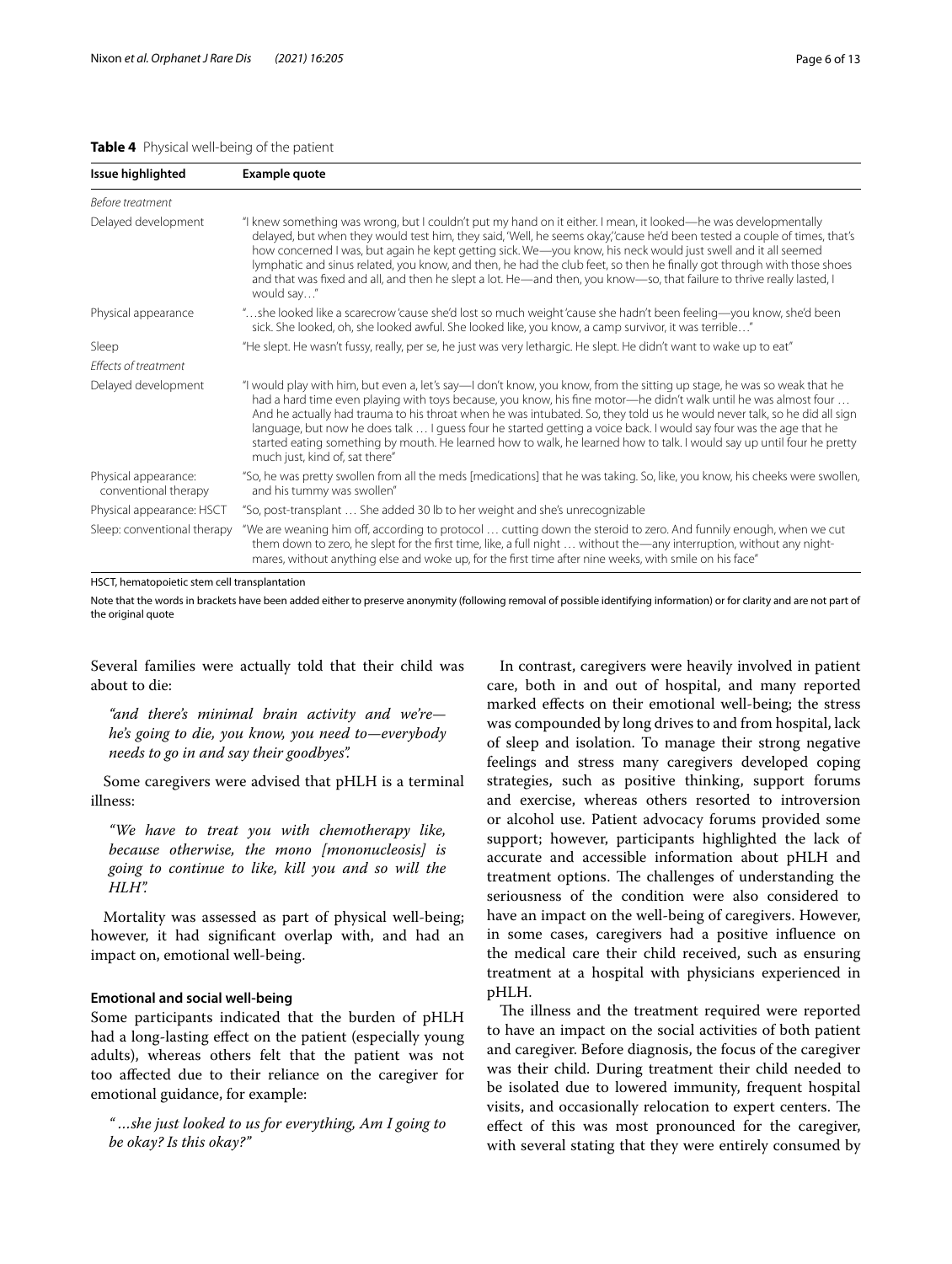concerns and care for their child with pHLH. This led to a loss of friends and a feeling of isolation, as indicated by one caregiver whose descriptions of the efect of treatment and patient isolation on friendships are below:

*"I lost all my friends. I didn't have no social life at all. It was just revolved around [child with HLH] and trying to look after the kids and cope with what was going on."*

*"She was low immune system, so we couldn't have no friends over at the house."*

These feelings were echoed by many of the caregivers interviewed.

#### **Relationships**

Relationships were often strained within and outside the family. Isolation for treatment and separation from family were key factors.

Caregivers could become overprotective of patients with whom they typically had strong bonds. Often the responsibility of family care rested with one parent or even older siblings, while the other parent focused on the child with pHLH. As a result, family relationships suffered (Table [5](#page-7-0)). For caregivers and their partners, there was division with regard to the positive or negative impact of HLH on their relationship, i.e. caregivers who received support and had a strengthened relationship with their partners compared with those reporting that pHLH put a strain on their relationship.

Overall, caregivers felt supported by their extended family; family members and friends provided both emotional and practical support by helping to care for other children in the family, caring for the home, giving fnancial support, and bringing food to the hospital. Many families in the USA mentioned the positive efect of access to family-centered accommodation close to the hospital (Ronald McDonald House) during the transition from hospital to home, or for a break from hospital.

The nature of pHLH and its treatment, such as isolation or prolonged stays in hospital, afected the patients' and caregivers' relationships with school or work. All patients missed a considerable amount of school time; this was especially difficult for older patients and some who experienced difficulties with re-integrating into school, including reports of bullying and social anxiety. Caregivers often stopped working or studying to look after their child and although most returned to work it was often in a diferent capacity to before their child's diagnosis. This loss of work and income meant that caregivers experienced fnancial worries, particularly for participants from the USA who had issues with health insurance. A positive aspect was support from the government or through family/friends fundraising events. Participants were not directly questioned about the fnancial impact, but many discussed it over the course of the interview, and it was apparent that participants from both the UK and USA had fnancial concerns, which difered due to diferent healthcare models. In the USA, the main discussion was around health insurance and community support.

#### **Life after treatment**

Several patients were positive about the improvements to their social life, citing that normality and their physical health returned or was improved following treatment. However, for many patients and caregivers the burden of pHLH persisted beyond HSCT (Table [6](#page-8-0)). Concerns focused on the possible re-occurrence of pHLH, the challenges of delayed education or achieving their goals, including the need for support from speech and language therapists and the difficulty of reintegrating into school. The long-term or persistent physical impacts of treatment on the patient were also voiced, such as compromised immunity and infections, impact on fertility, inability to be vaccinated, fragile bones, and thyroid defciency requiring medication. As one caregiver stated:

*"And then, thinking about just some of the things that we knew about chemo treatment and how that's going to impact our little girl, and one—probably the biggest one was, hey, she's—there's a chance she's not going to have kids, and that was—I remember that at the time being just really difcult to be—and it was hard to understand. Like, that seems unacceptable, but then it's like, 'Yeah, but we want her to live.' Like, 'Oh, okay, yeah, now I see the trade-of. Okay.' Tat's a huge trade-of, but of course, you know, living is ultimately, what you want, you know, and so…".*

pHLH and its treatment had a long-lasting psychological impact on patients and caregivers, including presentation of post-traumatic stress disorderlike symptoms and anxiety about the return of the condition or rejection of the HSCT. Despite surviving, pHLH still places major restrictions on patients' and caregivers' lives, such as the need to attend continued outpatient hospital visits for regular post-treatment monitoring, often for months/years after returning home.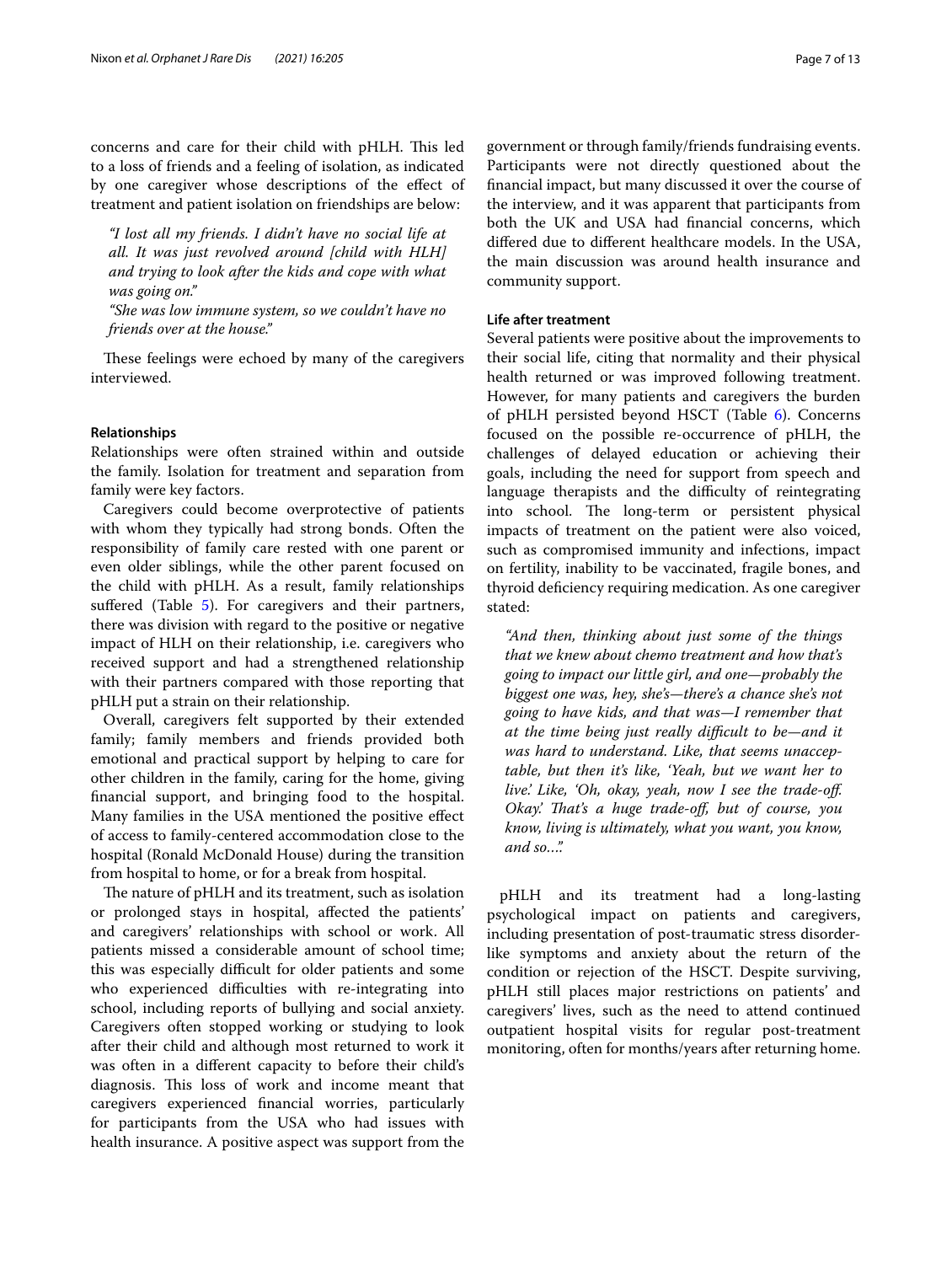| Relationship and issue highlighted                          | on the patient<br>Impact                                                                                                                                                                                                                                                                                                                              | Impact on the caregiver                                                                                                                                                                                                                                                                                                                                                                                                                                          |
|-------------------------------------------------------------|-------------------------------------------------------------------------------------------------------------------------------------------------------------------------------------------------------------------------------------------------------------------------------------------------------------------------------------------------------|------------------------------------------------------------------------------------------------------------------------------------------------------------------------------------------------------------------------------------------------------------------------------------------------------------------------------------------------------------------------------------------------------------------------------------------------------------------|
| Patient and caregiver                                       |                                                                                                                                                                                                                                                                                                                                                       |                                                                                                                                                                                                                                                                                                                                                                                                                                                                  |
| Strong relationship                                         | 'Yeah, he's still close and we're actually going to see them Saturday,<br>'cause he lives in [town name]. But yeah, very close"                                                                                                                                                                                                                       | "It's, kind of, you know, it's probably, you know, created, like, a special<br>bond"                                                                                                                                                                                                                                                                                                                                                                             |
| Effect of HLH                                               | "I think it just heightened the relationships that we already had, both for<br>good and for bad"                                                                                                                                                                                                                                                      | "I felt like I never really got to enjoy motherhood. She was my first child, you<br>know, I never really developed that normal mother/child relationship. It<br>was, a lot was a sick child/mother relationship.                                                                                                                                                                                                                                                 |
| Effect of treatment                                         | saying Daddy and his brother. He wants his brother and his dad and at<br>come to visit. So, physical therapists would come and try to play with<br>that time, they told us as much as possible, no siblings under 12 can<br>"When he-we first got admitted, all he did was cry, because he kept<br>him, but no, he was just lying on the bed with me" | to meAnd then when I said to the doctor that he's really, his mood is<br>Cause he's slapped me at some point. He kicked me. He said bad words<br>make your child be a naughtier child, if you know what I mean? He is<br>so low, she said, 'This is steroids, believe me, they are nasty stuff. They<br>not himself <sup>"</sup>                                                                                                                                 |
| Other children                                              |                                                                                                                                                                                                                                                                                                                                                       |                                                                                                                                                                                                                                                                                                                                                                                                                                                                  |
| Unable to care for siblings                                 | $\stackrel{\triangle}{\geq}$                                                                                                                                                                                                                                                                                                                          | worried about [child with HLH] and that, so my head wasn't into looking<br>It was just, I'd take the kids to school, I'd come home, but I was really like<br>after the kids, cause I couldn't                                                                                                                                                                                                                                                                    |
| Negative impact on siblings                                 | "Really bad'cause they wasn't allowed up the hospital, the kids  You'd<br>into hospital  She went into hospital on the [date] and never come<br>out until [month], so they never seen her for like, over seven months"<br>only seen her for four weeks, hadn't you?  and then she was took                                                            | It was tough when—even when he came back to school, we had a little<br>just, you know—he just wanted his family back, you know. He's used to<br>"Whereas [2 <sup>nd</sup> child], yeah, he was—you know, he—it was tough for him.<br>bit of a problems behavior, problems with him and, you know, he was<br>the full house and, you know, and constant activity and just life wasn't<br>as it was before. So, he, no, he didn't take it well for a little while" |
| Positive impact on siblings: caring and supportive          | [Eldest child] wasn't feeling well and watch movies. So, it was<br>"She was there  holding her hand. They would snuggle up in bed<br>really all about family for us, 100%"<br>when                                                                                                                                                                    | she was the one that became responsible, you know, making sure that<br>"So, I had to leave them behind and then, you know, my husband, at the<br>time, stayed with them. But because he worked a lot during the day,<br>the seven-year-old would, you know, take a bath, eat, you know, get<br>ready for school, do homework with him, so"                                                                                                                       |
| Caregiver and partner                                       |                                                                                                                                                                                                                                                                                                                                                       |                                                                                                                                                                                                                                                                                                                                                                                                                                                                  |
| Support                                                     | $\frac{1}{2}$                                                                                                                                                                                                                                                                                                                                         | 'Oh, it was so bad. I mean, I was, like, crying every day and again, my hus-<br>band was the one who was, I would say, the strong one for us, because<br>I would just be crying, and he would be the one telling me, 'You know,<br>he got through this before, we're going to get through it again"                                                                                                                                                              |
| Strain                                                      | $\stackrel{\triangle}{\geq}$                                                                                                                                                                                                                                                                                                                          | kids and on [child with HLH] and our relationship had basically come to<br>partner, we, sort of like, drifted away. We was just concentrating on the<br>"I don't think I could bond with anyone. I just—especially like, my ex-<br>an end"                                                                                                                                                                                                                       |
| Friendships                                                 |                                                                                                                                                                                                                                                                                                                                                       |                                                                                                                                                                                                                                                                                                                                                                                                                                                                  |
| Lost through not understanding                              | "Her friends did not really keep up with her  And I don't know if<br>they—you know, her good friends just—they didn't know how to<br>handle her being so sick or what the problem, what the deal was"                                                                                                                                                 | around [child with HLH] and trying to look after the kids and cope with<br>"I lost all my friends. I didn't have no social life at all. It was just revolved<br>what was going on"                                                                                                                                                                                                                                                                               |
| HLH, hemophagocytic lymphohistiocytosis; NA, not applicable | Note that the words in brackets have been added either to preserve anonymity (following removal of possible identifying information) or for clarity and are not part of the original quote                                                                                                                                                            |                                                                                                                                                                                                                                                                                                                                                                                                                                                                  |

<span id="page-7-0"></span>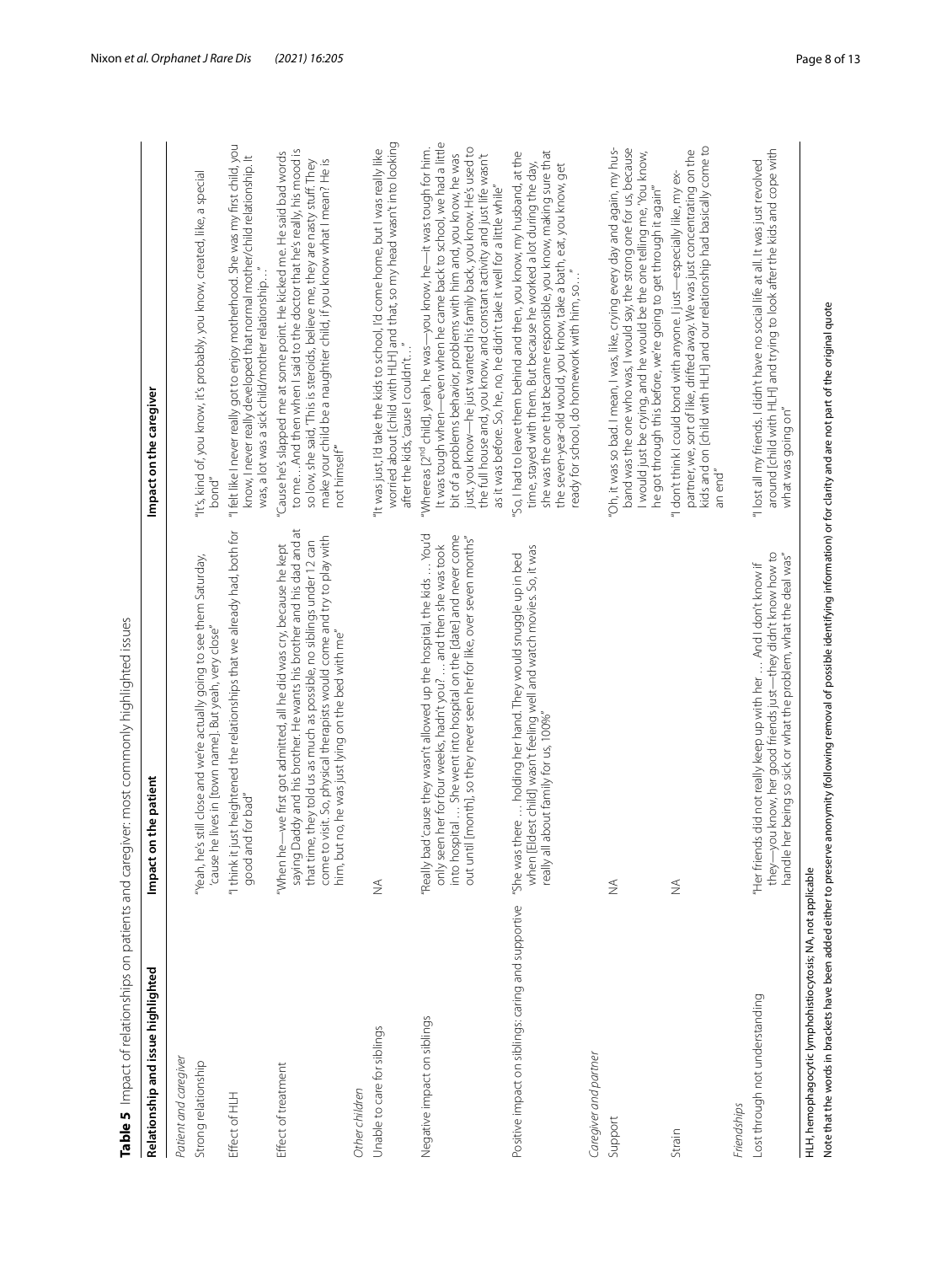<span id="page-8-0"></span>**Table 6** Long-term concerns following treatment

| Issue highlighted                             | Example quote                                                                                                                                                                                                                                                                                                                                                       |
|-----------------------------------------------|---------------------------------------------------------------------------------------------------------------------------------------------------------------------------------------------------------------------------------------------------------------------------------------------------------------------------------------------------------------------|
| Anxiety                                       | "Every time she has a sickness, in the back of my head somewhere, HLH is there"                                                                                                                                                                                                                                                                                     |
| Compromised immune system                     | "Cause if he got a cold, he'd get it 100 times worse, you know, 'cause they do, 'cause their immune<br>system's not great  [3 <sup>rd</sup> child], I remember he got chickenpox, [child with HLH] caught it. That made<br>him go into hospital, 'cause they got infected"                                                                                          |
| Prolonged viral infection and hospitalization | about a year past, two years past tran [transplant]—she ended up back in the hospital and we were"<br>like-just when you're like, you know, you breathe a little bit and we're like, oh, how can this happen<br>two years later?"                                                                                                                                   |
| Other issues                                  | "the chemotherapy had killed his thyroid in his neck. I guess, you have a thyroid in your brain as well,<br>but it totally wiped it out. So, he's on thyroid medication every day"                                                                                                                                                                                  |
| Focus on the positives                        | "So, she is amazing now. So, I mean, she—the more years you put under your belt, the more you relax.<br>So, we didn't really relax probably—I'd probably say four years, four or five years  She's now almost<br>off all her meds [medications], it was three years out and she went back to school full-time and, you<br>know, life, sort of, gets back to normal" |

Note that the words in brackets have been added either to preserve anonymity (following removal of possible identifying information) or for clarity and are not part of the original quote

#### **Discussion**

Qualitative research has become an important part of medical investigation and knowledge as it can inform clinical practice and patient support [[14](#page-12-12), [15](#page-12-13)]. It is uncommon to employ such research in a rare condition such as pHLH; however, information from interviews is valuable to HCPs as it gives a greater understanding of the impact of the whole pHLH journey on patients and caregivers. Furthermore, qualitative studies may supplement the limited published information on the impact of pHLH on the patient and caregiver beyond their medical story.

Treatment decisions infuence many diferent areas of patients' and caregivers' lives [\[16](#page-12-14)]. However, the burden of pHLH on patients, their caregivers and families has not been previously evaluated, with most studies focusing on its treatment and management. In the current study we have shown that pHLH and its treatment has an enormous and long-lasting impact on patients and their caregivers, across all aspects of life, including their physical well-being. The outcomes from this study provide a comprehensive insight into the overall impact of pHLH from the perspective of the patients' caregivers and young survivors of pHLH.

One of the key issues for participants was the perceived lack of awareness of pHLH across the medical profession, particularly symptom recognition, leading to delays in diagnosis and referrals. Despite advances in diagnosis and treatment, ongoing education for HCPs is needed so that they can recognize the key features of pHLH, both as typical and atypical presentations [\[3,](#page-12-15) [17\]](#page-12-16). A greater understanding of rare diseases and shared patient journey among individuals with diferent rare diseases might expedite the diagnosis of pHLH, allowing the correct treatment to be given. A nationwide survey of rare diseases in Germany demonstrated that individuals with rare diseases had shared pre-diagnostic phenomena. In line with our fndings these included symptoms that did not improve despite appropriate therapy, symptoms that did not appear to ft together, and/or visiting many doctors [\[18\]](#page-12-17). Awareness of these experiences could alert HCPs to the idea of a rare disease. Using pHLH as an example, the implementation of a referral awareness campaign within secondary care hospitals aimed at those patients presenting with febrile illness that does not subside and is not associated with typical etiologies may reduce the time to diagnosis for such patients. In ophthalmology, artifcial intelligence techniques have been applied to patient data within electronic health records to improve disease diagnosis, risk assessments and prognosis predictions  $[19]$  $[19]$ ; however, the application of similar techniques to rare diseases requires further study. Our study suggests that HCPs' understanding of the whole impact of pHLH (outside of the immediate medical needs) and how to approach and discuss the condition with patients and caregivers needs improvement. However, we acknowledge that some participants in this study were diagnosed up to 10 years ago, and so recent advances may not be apparent in all the shared patient stories.

The persistent nature of pHLH symptoms had a major negative efect on participants; however, this may have been exacerbated by the wide-ranging physical problems that can be caused by conventional chemoimmunotherapy used to treat pHLH. Common side efects associated with chemotherapeutics, such as etoposide, include an increased risk of infection, fatigue, constipation, hair loss, and nausea/vomiting [\[20](#page-12-19)], while immunosuppressants, such as cyclosporin A, are associated with neurotoxic side efects, which encompass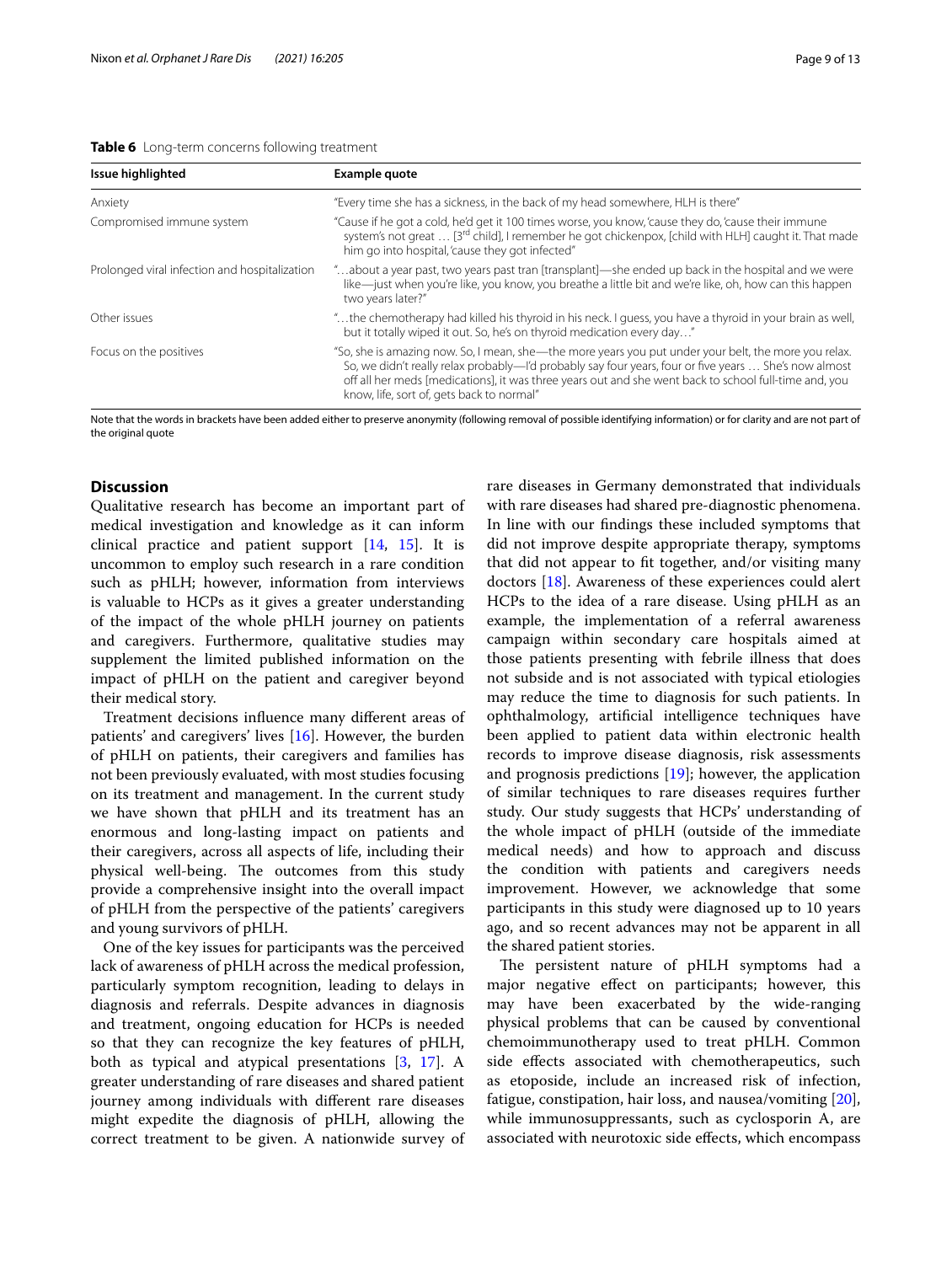a wide range of symptoms [[21](#page-12-20)]. In children, the longterm use of corticosteroids, such as dexamethasone, may be associated with toxicities including infections and, for example, weight gain, growth retardation, and Cushingoid features [[22\]](#page-12-21). In the HLH-2004 study [\[11](#page-12-9)], the adverse efects of therapy included those on the hepatobiliary system with etoposide treatment, cardiac hypertension with dexamethasone treatment, and the central nervous system with cyclosporin A treatment. Together these toxicities highlight the potential additional burden of conventional treatments on the patient and the need for advances in pHLH therapy.

The impact reported on patients' physical wellbeing due to the symptoms and treatment of pHLH may, in part, be exacerbated by the young age of the patients, who may have been too young to understand or articulate their feelings about what is happening to them. Play therapy can be used to reduce anxiety and negative emotions in hospitalized children and may also have a positive effect on caregivers who appreciate the benefts to their children [[23\]](#page-12-22). Given this observation, the provision of play therapists or specialist staff may also be a possible option for children with pHLH to support their understanding of the interventions and treatment required, to express their feelings, which ultimately may reduce their emotional burden and possibly build their confdence in medical personnel. For caregivers, although their physical well-being was adversely afected, the emotional impact of pHLH was particularly marked, especially around the time of diagnosis and while their child was immunocompromised. Therefore, caregivers may beneft from a greater focus on counselling and support for them.

For both patient and caregiver, the sense of isolation as a consequence of illness and treatment was pronounced and afected their emotional well-being, social activities, and relationships. Many caregivers reported strained relationships in the home, with one parent or older siblings left to care for the family, while the caregiver focused on the child with pHLH. Addressing caregiver strain has been noted as an important aspect of maintaining a family-centered approach to patient care [[24\]](#page-12-23). In these circumstances, caregivers may beneft from the availability of accessible tools to aid communication and provide support for caregivers when explaining pHLH to siblings and the extended family, as well as an appropriate level of support from medical staf or informal groups, for those family members who need it. The sense of isolation was compounded by the loss of education or work. Loss of work, as well as treatment costs (US participants), placed a heavy fnancial burden on caregivers, further straining relationships. In a review of the impact of possible interventions that are available to

caregivers of children with chronic and complex medical needs (specifcally children with medical complexity), comprehensive insurance coverage and a supportive work environment had a positive impact on well-being; other interventions available included care co-ordination, respite care, telemedicine, peer and emotional support programs, and health and related support [[25](#page-12-24)], some of which may beneft the caregivers of patients with pHLH. As awareness of the condition increases and HLH centers of excellence become established, caregivers may have greater access to accommodation and transport support services. Caregiver stress may be reduced with the right support, and multiple interventions could reduce the burdens of care experienced by families, including time, fnances, care needs and access to services [\[24,](#page-12-23) [25](#page-12-24)].

Following their diagnosis many patients in this study were treated at emerging centers of excellence by doctors with knowledge of HLH. As such their post-diagnosis experiences may be better than for patients who have not had access to such care and treatment. At highly specialized centers, multidisciplinary teams are usually central to the management of HLH, and HSCT, and may include, for example, speech and language therapists, psychologists, occupational therapists, physiotherapists, and pharmacists. The mixed experiences of HCP care and understanding encountered by patients and caregivers may have contributed to the general lack of knowledge of pHLH reported by caregivers, which was also refected in the limited information available to caregivers. Although social media has allowed support groups and centers of excellence to reach out to patients, this study highlighted that more patient-orientated information on pHLH accessible via the internet is required—not only information/literature on symptoms and treatment but also the potential impact on the well-being of patients and caregivers, including potential coping strategies.

Most published studies focus on the pathology and treatment of HLH, and few have evaluated long-term outcomes or the impact on health-related quality of life (HRQoL). In one qualitative study, four caregivers of patients with HLH highlighted the emotional impact and restrictions to children's lives caused by treatment, which is consistent with our fndings for patients  $[26]$  $[26]$ . Our study, however, investigated the impact of HLH from before diagnosis through treatment and into the future for both the patient and caregiver in a large sample of participants. Similar to our results, one retrospective study concluded that many children with HLH experience long-term signifcant cognitive and psychosocial impairments, even after successful HSCT [\[27](#page-12-26)], and emphasized the importance of early identifcation of children with pHLH who are at risk of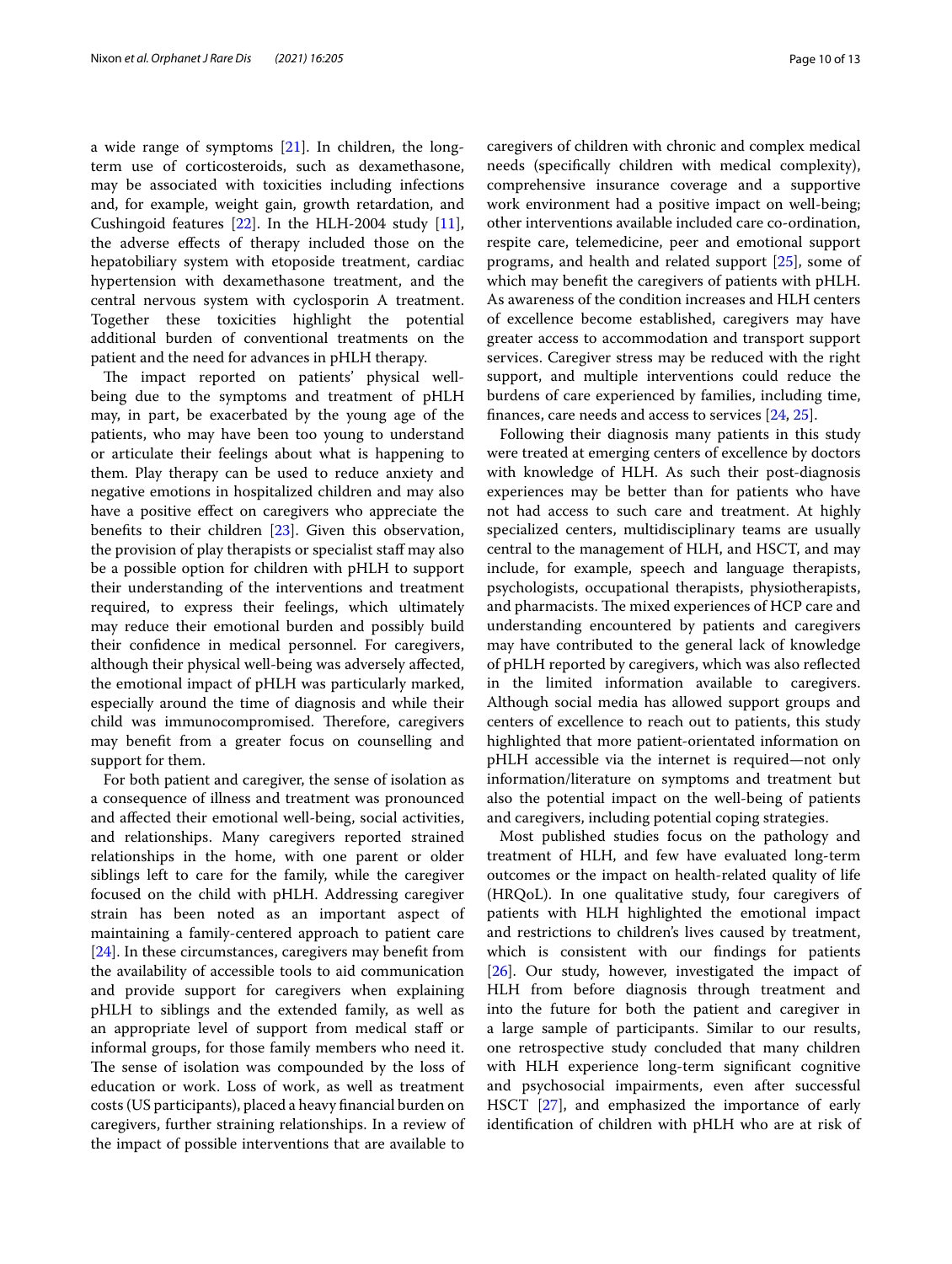long-term cognitive and psychosocial difficulties, to optimize support for them.

Currently, there are no HLH-specifc patient-reported outcome (PRO) instruments. PRO instruments, such as HRQoL questionnaires, indicate the clinical relevance of standard clinical endpoints and treatment benefts from a patient's perspective [[16](#page-12-14), [28\]](#page-12-27). For long-term conditions, the utilization of relevant PROs gives patients the opportunity to receive high quality care and to discuss the impact of symptoms and treatment on their well-being, which is especially important with targeted treatments. This qualitative study may help researchers to select or develop relevant patient and caregiver reported tools to measure the impact of pHLH and its treatment.

The recruitment of patients with rare diseases into studies is challenging [[28](#page-12-27)] and this may, in part, explain the lack of information on the impact of pHLH and its treatment on patients and caregivers. Recruitment methods, such as identification online, may introduce some bias towards the type of patients recruited [[28\]](#page-12-27). Our methods (online recruitment from advocacy and support groups) successfully recruited an adequate sample of patients and caregivers, although there were inherent limitations. A survival bias for the patients represented in our study (87.5% survival) might have led to an overly positive experience for the participants (for those who receive HSCT, the 5-year cumulative survival is only 66% [[12](#page-12-10)]; only three deceased patients were represented in our study. In addition, there may be some bias towards engaged individuals, those who used support/advocacy groups, but also potentially as a consequence of the number of patients who were treated in centers of excellence and the healthcare that they would have received compared to patients at other centers. There was also a gender bias with caregivers; despite actively trying to interview both parents, access was usually only given to the child's mother. Telephone and face-to-face interviews both contributed to the knowledge gained in this study, the latter may have allowed a better rapport to be established with the interviewee, but only four telephone interviews were needed, despite the wide geographical spread of participants. Finally, the inclusion criteria for this study were designed to identify those patients with pHLH; however, at initial presentation it is difficult to distinguish between patients with pHLH and secondary HLH, and both require the same conventional therapy  $[11]$  $[11]$  $[11]$ ; therefore, there is a possibility of misdiagnosis. Given the focus of the study on patients' and caregivers' perspectives there is a lack of clinical data provided by medical professionals, which limits the understanding of the impact of pHLH from a clinical perspective.

#### **Conclusions**

Despite continuous optimization of pHLH management, survival appears to have plateaued over recent years  $[11]$  $[11]$ . The disease and its treatments continue to place a signifcant burden on the lives of patients and caregivers. This qualitative interview study adds to the overall understanding of the burden of pHLH and highlights the long-term efects of pHLH on the physical, emotional, and social wellbeing of patients and caregivers, and draws attention to their concerns. These results help to further the understanding and knowledge of pHLH within the medical community, which could aid diagnosis and promote the need for supportive services for patients and caregivers.

#### **Methods**

#### **Study design and participant selection**

This exploratory study was designed to evaluate the impact of HLH on the HRQoL of children and young adults requiring BMT and their parents/primary informal caregivers using a qualitative methodology rather than HRQoL instruments. The study was conducted in compliance with the institutional review board (IRBapproved) protocol [\[29](#page-12-28)], Good Clinical Practice, and applicable regulatory requirements. All data collected were considered strictly confdential in accordance with local laws and the requirements of any ethical review body.

Patients and their caregivers were identifed through HLH patient advocacy/support groups in the USA and UK, who promoted the study. Initial contact was made either through a personal letter of invitation or a request via social media platforms, such as websites or Facebook. Any interested participants then contacted the research teams by email and prospective participants were assessed for eligibility by phone using a screening questionnaire. Due to the rarity of HLH and the qualitative nature of this study, recruitment continued until enrollment was exhausted (see "Thematic analysis" section).

Eligible participants had to be a parent or primary caregiver of a child  $($  < 18 years of age) diagnosed with HLH that required BMT within the last 10 years (diagnosis reported by the child's parent/caregiver), or a young adult (18–30 years of age) diagnosed with HLH that required BMT within the last 10 years (as reported by their parent/primary caregiver or selfreported). Participants were asked specifcally about BMT to identify patients with pHLH. However, the more commonly used term HSCT, which includes BMT, will be used in this report. The main exclusion criteria were any psychiatric, cognitive, or other impairments that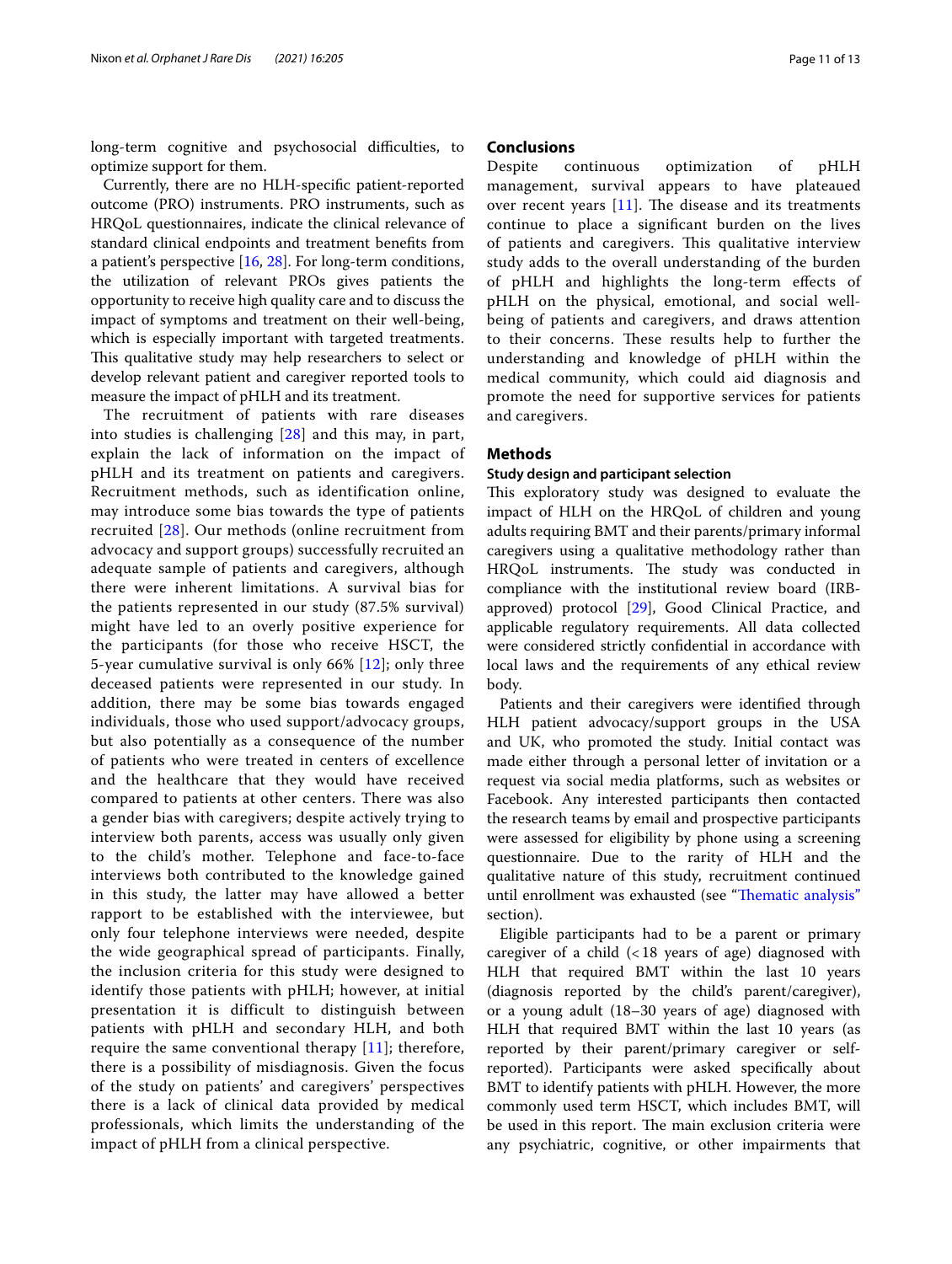would interfere with an interview and ability to selfcomplete questionnaires. Eligible participants received all relevant study information and provided written informed consent in accordance with the International Conference on Harmonization GCP guideline E6. There were no restrictions on participants withdrawing from the study at any time.

#### **Assessments**

Participant interviews comprised semi-structured questions; no PRO/HRQoL instruments were included. The interview guide was developed by two qualitative researchers (A. Nixon and D. Wild) who have conducted studies using this methodology across multiple indications and in healthy populations. The interview guide was reviewed by NovImmune SA and Dr Booth.

These questions were designed to understand the impact of HLH on the physical, emotional, and social well-being of both patient and caregivers, as well as any impact on relationships, including between family members or external relationships, such as in an educational setting. The structure of the questions was designed to assess important points in the patient journey, such as diagnosis, treatment, and life now.

#### **Interview procedure**

Interviews were conducted either face-to-face or by telephone using a semi-structured interview guide. Two versions of the guide were used, one for young adult patients and one for the caregiver. The interview included various sections/themes: family overview; recall of diagnosis; experience/concerns during treatment and medical follow-up; how HLH afects quality of life, such as social/leisure activities, sleep, mood, emotions, and relationships; future with HLH (see Additional file [1](#page-11-0): The guides). Each interview lasted approximately 1 h and was audio recorded and then transcribed for thematic analysis. Examples of participant quotes (full or partial quotes) are provided within the text and tables to refect the impact of each theme on the caregivers and patients. Quotes are verbatim, but any sensitive information has been removed to ensure anonymity. Description has been included in brackets where needed for clarity.

#### **Thematic analysis**

Thematic analysis was conducted according to Joffe and Yardley [\[30](#page-12-29)], where inductive coding was used to identify likely themes and categories in the data based on the interview guides. Deductive coding was then used to identify themes and categories emerging from within the data. Analysis was conducted by two experienced qualitative research analysts (A. Nixon [AN] and K. Moore [KM]) and facilitated by a qualitative software tool, MAXQDA (MAXQDA Version 12 was developed and distributed by VERBI Software based in Berlin, Germany). A fnal code book was developed iteratively, as described here, to provide consistency and quality control. This book was applied to several interviews initially and subsequently revised. These thematic codes  $(n=87)$ , which followed the themes, i.e. treatment descriptions and concerns, were applied to all subsequent interviews. To minimize the potential for bias, three interviews (12.5% of the interview total) were double coded by both analysts and reviewed to assess the application of themes and analytic techniques. In the event of a disagreement/misalignment of coding then a consensus was reached between AN and KM. There was no preselected sample size and the study continued until no further participants were enrolled; 'data adequacy', or the point at which no new information is obtained from additional qualitative data  $[31]$ , was assessed using saturation tables [[32](#page-12-31)].

#### **Abbreviations**

BMT: Bone marrow transplant; CNS: Central nervous system; HCP: Healthcare professionals; HLH: Hemophagocytic lymphohistiocytosis; HRQoL: Healthrelated quality of life; HSCT: Hematopoietic stem cell transplantation; IRB: Institutional review board; pHLH: Primary hemophagocytic lymphohistiocytosis; PRO: Patient-reported outcome; UK: United Kingdom; USA: United States of America.

#### **Supplementary Information**

The online version contains supplementary material available at [https://doi.](https://doi.org/10.1186/s13023-021-01832-2) [org/10.1186/s13023-021-01832-2](https://doi.org/10.1186/s13023-021-01832-2).

<span id="page-11-0"></span>**Additional fle 1.** Interview guides for young adults and caregivers.

#### **Acknowledgements**

The authors are grateful for the help of the HLH community who enabled recruitment to this study, in particular Liam's Lighthouse Foundation, HLH Support and HLH Family (Survivors and Angels). The authors thank all participants for their time and candor, and particularly the bereaved parents for their bravery in sharing painful stories. We would like to thank Alacrita Consulting, who contracted Chilli Consultancy to perform this research, Dr Claire Booth of Great Ormond Street Hospital for her clinical guidance on study materials and this manuscript, and Helen Swainston, Bioscript Group, England for medical writing support, which was funded by Sobi AG.

#### **Authors' contributions**

All authors were involved in manuscript development, review, and approval. In addition, the following authors were involved in study concept and design, data acquisition, analysis, and reporting. AN: study conception, study design, data acquisition, data analysis, reporting. KM: data analysis, reporting. DW: study conception, study design, reporting. ER: data acquisition. All authors read and approved the fnal manuscript.

#### **Funding**

This study was funded by NovImmune SA, Switzerland. NovImmune SA commissioned Alacrita (<https://www.alacrita.com/>) to perform this research, who subcontracted the project to Chilli Consultancy. Medical writing support was funded by Swedish Orphan Biovitrum AG (Sobi), Sweden.